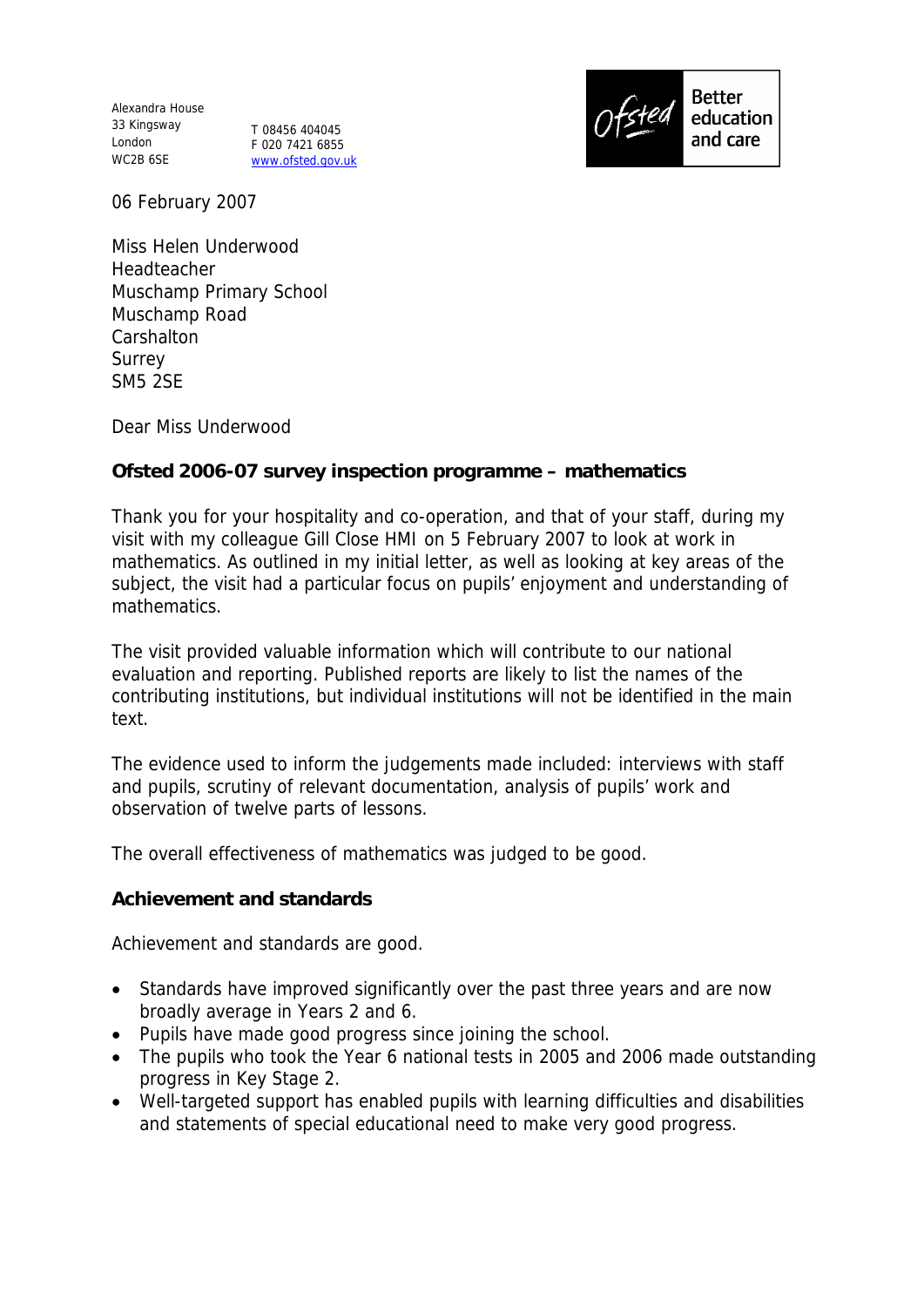Pupils participate in lessons with enthusiasm and work well collaboratively. They are not sufficiently involved in setting their own targets or reviewing their progress towards them.

**Quality of teaching and learning**

Teaching and learning are good.

- Flexible groupings and setting arrangements enable teachers to plan work that matches pupils' differing needs and capabilities.
- Teachers take care to set mathematical problems in the context of real-life situations that are interesting and relevant to the pupils.
- Pupils are taught and encouraged to use correct mathematical vocabulary when explaining their methods.
- A few teachers do not always ensure that pupils have a sufficiently thorough understanding of mathematical concepts.
- Work is marked regularly but marking does not always show pupils how to improve their work or give them opportunities to address misconceptions.

**Quality of the curriculum** 

The curriculum is good.

- Regular assessments and careful tracking of pupils' progress feed into the planning for different groups of pupils to ensure that their widely varying needs are met.
- There is clear quidance for teachers, for example in the calculations policy and the teaching of mathematical vocabulary.
- There are effective additional support programmes for pupils who are approaching national assessments, such as the mathematics and information and communication technology clubs for pupils in Years 2 and 6.
- Pupils do not have enough opportunities to develop problem-solving approaches independently.

**Leadership and management**

Leadership and management are good.

- Regular observations of teaching and learning and detailed analysis of assessment data give senior managers a clear view of strengths and areas where improvement is needed.
- The subject manager provides good leadership and effective support for colleagues in developing their own skills and understanding.
- The school makes very good use of an external mathematics consultant to support the development of the subject.
- The systems for tracking and recording pupils' progress do not give a clear enough overview of pupils' progress throughout each year, especially from Nursery to Year 2.